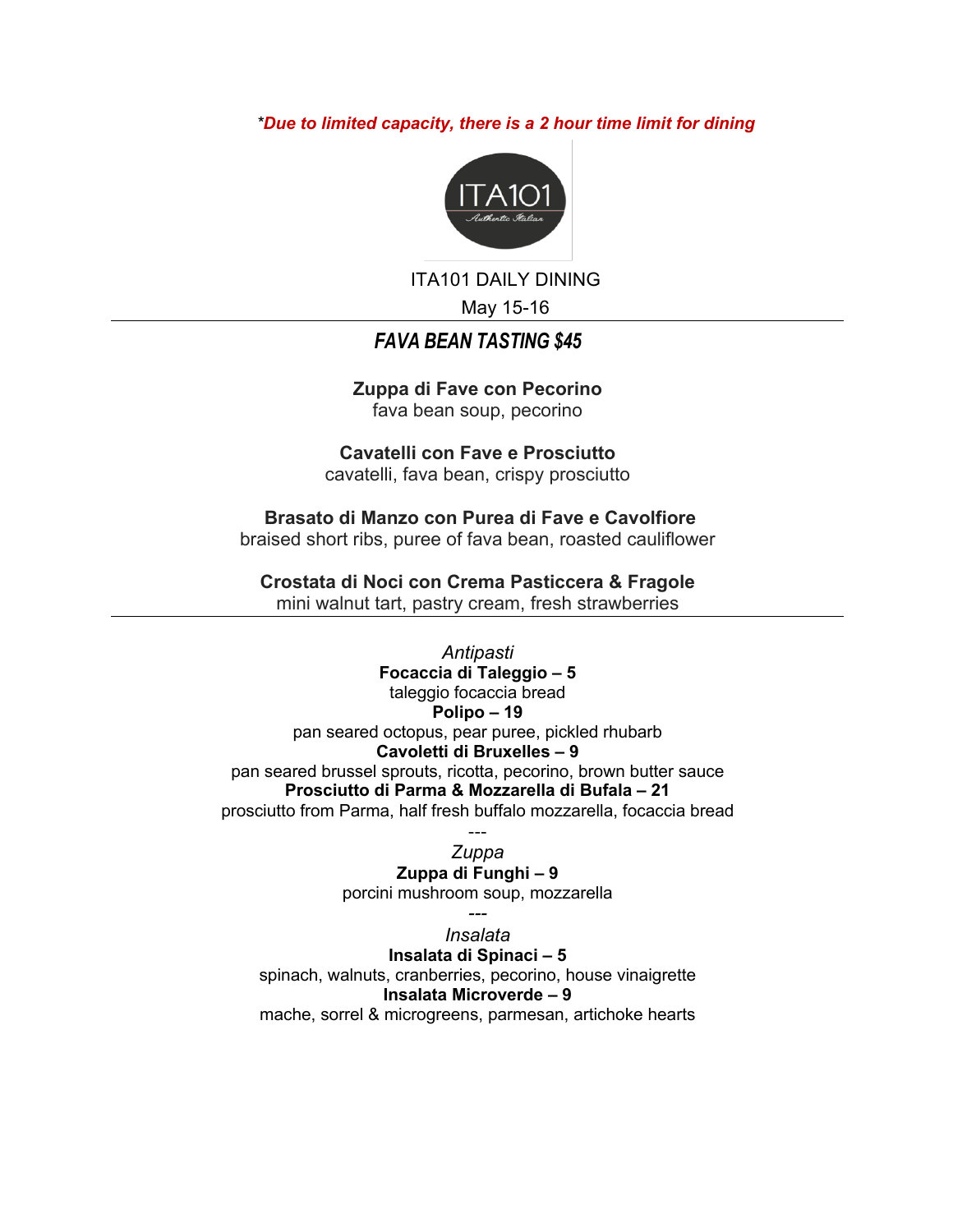*Pasta*

*all pastas are handmade fresh daily and served al dente \*gluten free pasta (made in-house) available \*\*full portions available\*\** **Spaghetti alla Chitarra con Cacio & Pepe – 12**

spaghetti, pecorino, fresh ground pepper **Capelli d'Angelo Pesto Sicilian con Pomodoro – 12** angel hair, sun-dried tomato with almond pesto, pecorino, pine nuts **Tagliolini con Funghi e Tartufo Nero – 19** tagliolini, porcini mushrooms, pecorino, parmesan, house-made truffle paste, shaved black summer truffles **Tagliolini Nero di Seppia con Polipo – 14** squid ink tagliolini, seared octopus, roasted tomatoes, pine nuts, lightly spicy garlic & evoo **Capelli d'Angelo con Prosciutto – 11** angel hair, crispy prosciutto, lemon zest **Tagliolini alla Bolognese di Manzo – 13**

tagliolini, beef short rib sauce ---

*Secondi \*all proteins are organic & sustainable* **Pesce del Giorno – 33** grouper & scallops, yellow oyster mushrooms, asparagus, ramp pesto **Pollo con Gnocchi – 27** chicken legs stuffed with spinach, pecorino & prosciutto, honeycomb from mill creek apiary, potato gnocchi, gorgonzola, brown butter, walnuts

**Brasato di Manzo – 35**

beef short ribs braised in red wine, country mashed potatoes, spinach

*--- Drinks* Still Water – 5 Sparking Water – 6 Iced Tea  $-3$ Coke & Diet Coke– 2.50 San Pellegrino Orange Soda – 3 **---**

### *Auburn Road Wines*

We are happy to offer wines from New Jersey Vineyard - Auburn Road. Please scan the QR code below for descriptions and prices.

Auburn Road



VINEYARD. WINERY. ENOTECA.